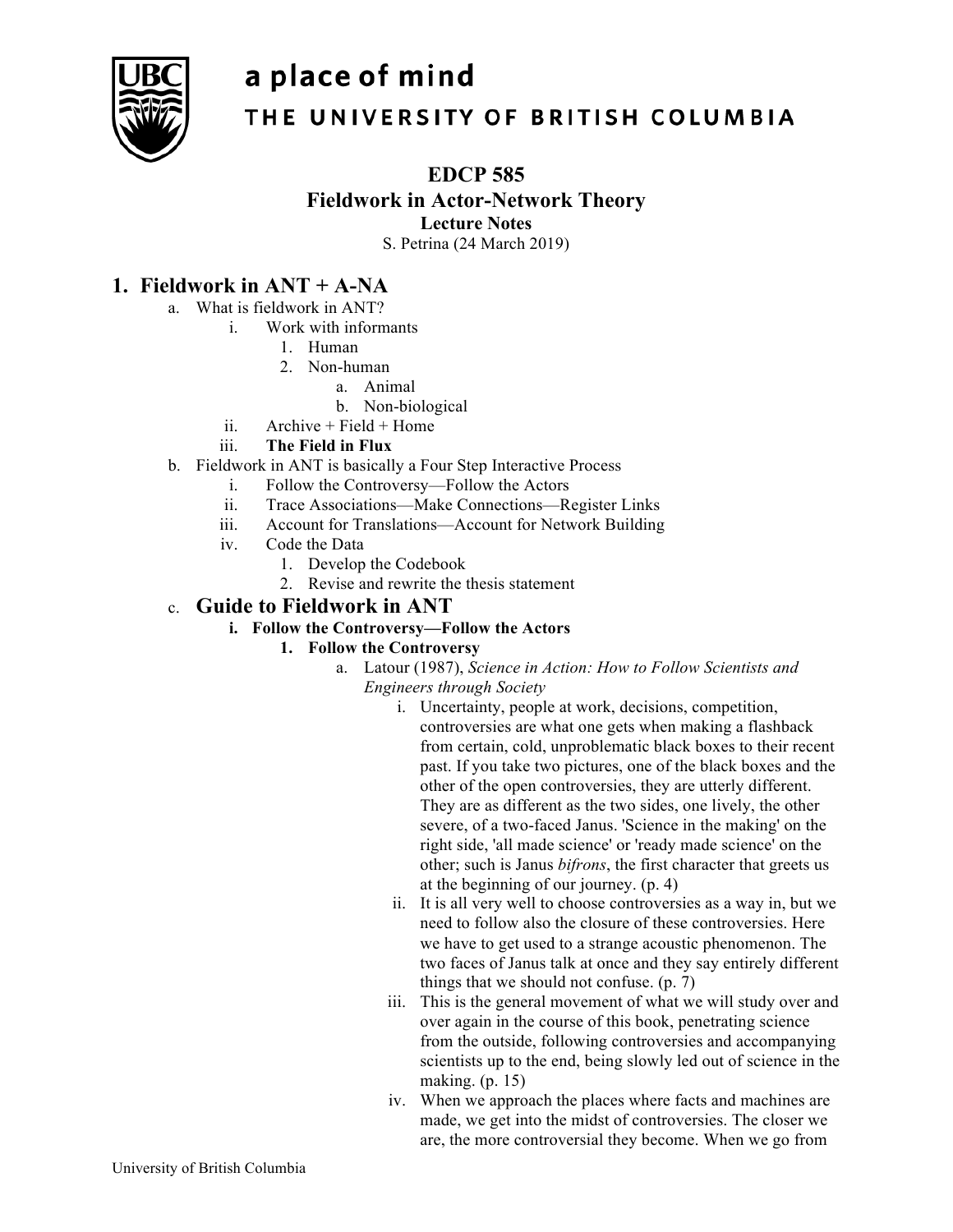'daily life' to scientific activity, from the man in the street to the men in the laboratory, from politics to expert opinion, we do not go from noise to quiet, from passion to reason, from heat to cold. We go from controversies to fiercer controversies. (p. 31)

- b. 'What is the Research Problem?' is readily translated into 'What is the controversy?'
- c. At some point the research problem will emerge and be refined or refocused.
	- i. Mapping controversies (see Lecture Notes).
- ii.
- **2. Follow the Actors**
	- a. Latour (1987), *Science in Action: How to Follow Scientists and Engineers through Society*
		- i. Instead of black boxing the technical aspects of science and then looking for social influences and biases, we realised in the Introduction how much simpler it was 'to be there before the box closes and becomes black. With this simple method we merely have to follow the best of all guides, scientists themselves, in their efforts to close one black box and to open another. (p. 21)
		- ii. Rule I We study science in action and not ready made science or technology; to do so, we either arrive before the facts and machines are blackboxed or we follow the controversies that reopen them. (p. 258)
		- iii. Understanding the bearing of bacteriology on 'society' might be a difficult task; but following in how many legal, administrative and financial operations bacteriology has been enrolled is feasible: just follow the trail. (p. 255).
	- b. Law & Callon (1988, pp. 284-285):
		- i. There is an old rule of sociological method, unfortunately more honored in the breach than the observance, that if we want to understand social life then we need to follow the actors wherever they may lead us….
		- ii. If we are to study the work of the *engineer-sociologists* (Callon, 1987) in our midst, then we need to press our methodological adage one stage further. Specifically, it is important to *avoid taking sides* in cases of controversy or failure. We have to be agnostic about the prospects of success for any engineering project, and in particular we must avoid assuming that the fate of projects is written into them from the outset. To take sides is, of course, to abandon the original methodological adage. But it is also to run the risk of assuming that success (or failure) was preordained….
		- iii. Thus we are not primarily concerned with mapping interactions between individuals. Rather, in conformity with the methodological commitment to follow the actors no matter how they act, we are concerned to map the way in which they *define and distribute roles, and mobilize or invent others to play these roles*. Such roles may be social, political, technical, or bureaucratic in character; the objects that are mobilized to fill them are also heterogeneous and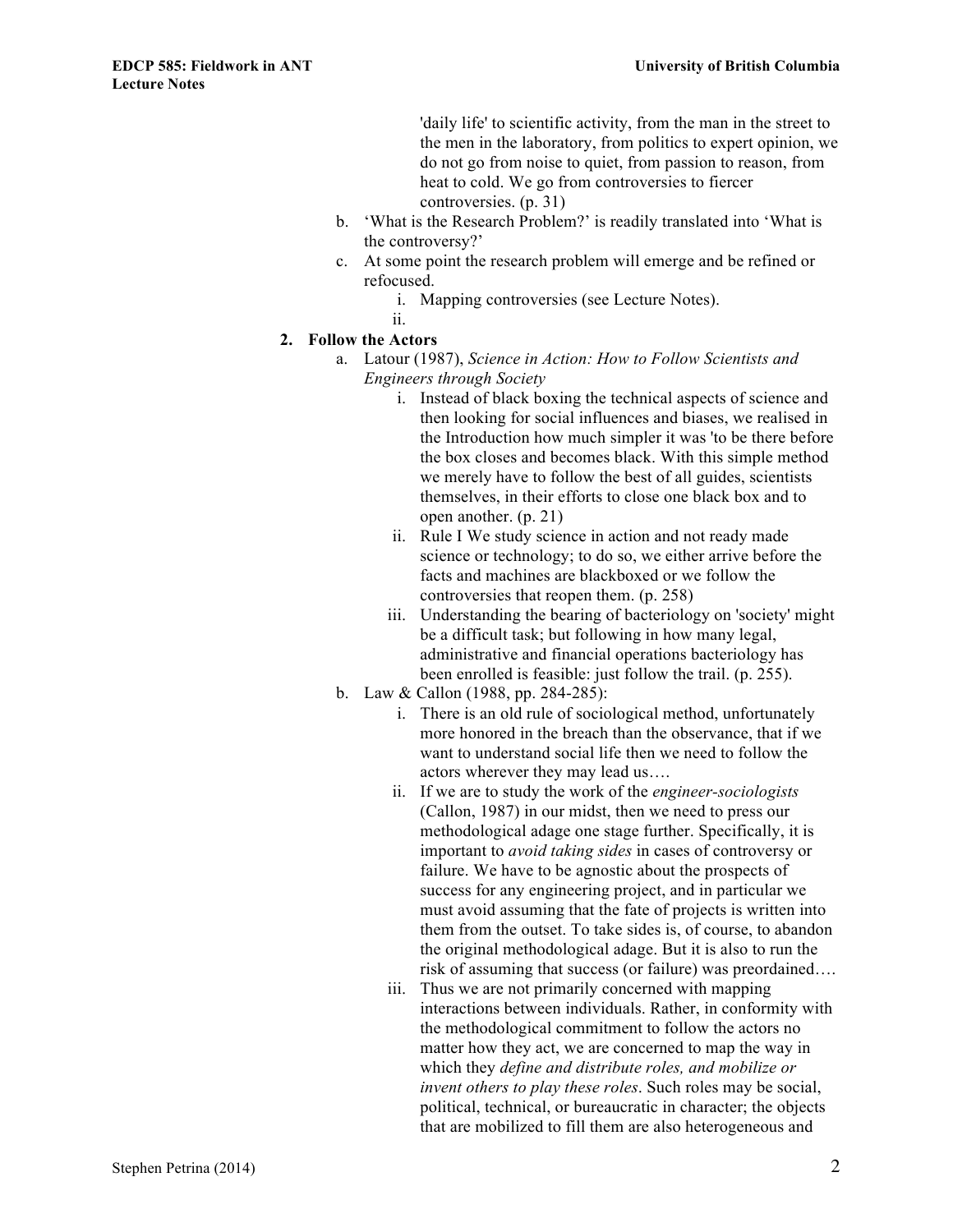may take the form of people, organizations, machines, or scientific findings.

- c. Latour (1999, p. 20):
	- i. Far from being a theory of the social or even worse an explanation of what makes society exert pressure on actors, it always was, and this from its very inception (Callon and Latour, 1981), a very crude method to learn from the actors without imposing on them an *a priori* definition of their world-building capacities.
	- ii. The ridiculous poverty of the ANT vocabulary—association, translation, alliance, obligatory passage point, etc.—was a clear signal that none of these words could replace the rich vocabulary of the actor's practice.
- d. Latour, *Reassembling* (2005)
	- i. (p. 33): As a rule, it's much better to set up as the default position that the inquirer is always one reflexive loop behind those they study.
	- ii. (p. 47): The mistake we must learn to avoid is listening distractedly to these convoluted productions and to ignore the queerest, baroque, and most idiosyncratic terms offered by the actors, following only those that have currency in the rear-world of the social..]
	- iii. (p. 62): ANT is simply the social theory that has made the decision to follow the natives, no matter which metaphysical imbroglios they lead us into.
	- iv. (p. 151) I was going to say: one moment you are a naive realist—back to the object—and the next you say that you just write a text that adds nothing but simply trails behind your proverbial 'actors themselves'.
	- v. (p. 251): The definition of a social science I have proposed here by building on the sociology of science should be able to reclaim an empirical grasp, since it travels wherever new associations go rather than stopping short at the limit of the former social.

#### **ii. Trace Associations—Make Connections—Register Links**

- 1. Latour, *Science in Action: How to Follow Scientists and Engineers through Society* (1987)
	- a. We have seen how to be free from the belief in the irrationality of certain claims (Part A), and also from the symmetric belief that all claims are equally credible (sections 1 and 2). We can go on following people striving to make their claims more credible than others. While doing so *they map for us and for themselves the chains of associations that make up their sociologics*. (p. 202)
	- b. The main characteristic of these chains is to be unpredictable— for the observer— because they are totally heterogeneous- according to the observer's own classification. (p. 202)
- 2. Latour, *Reassembling* (2005)
	- a. The task of defining and ordering the social should be left to the actors themselves, not taken up by the analyst. This is why, to regain some sense of order, the best solution is to trace connections between the controversies themselves rather than try to decide how to settle any given controversy. The search for order, rigor, and pattern is by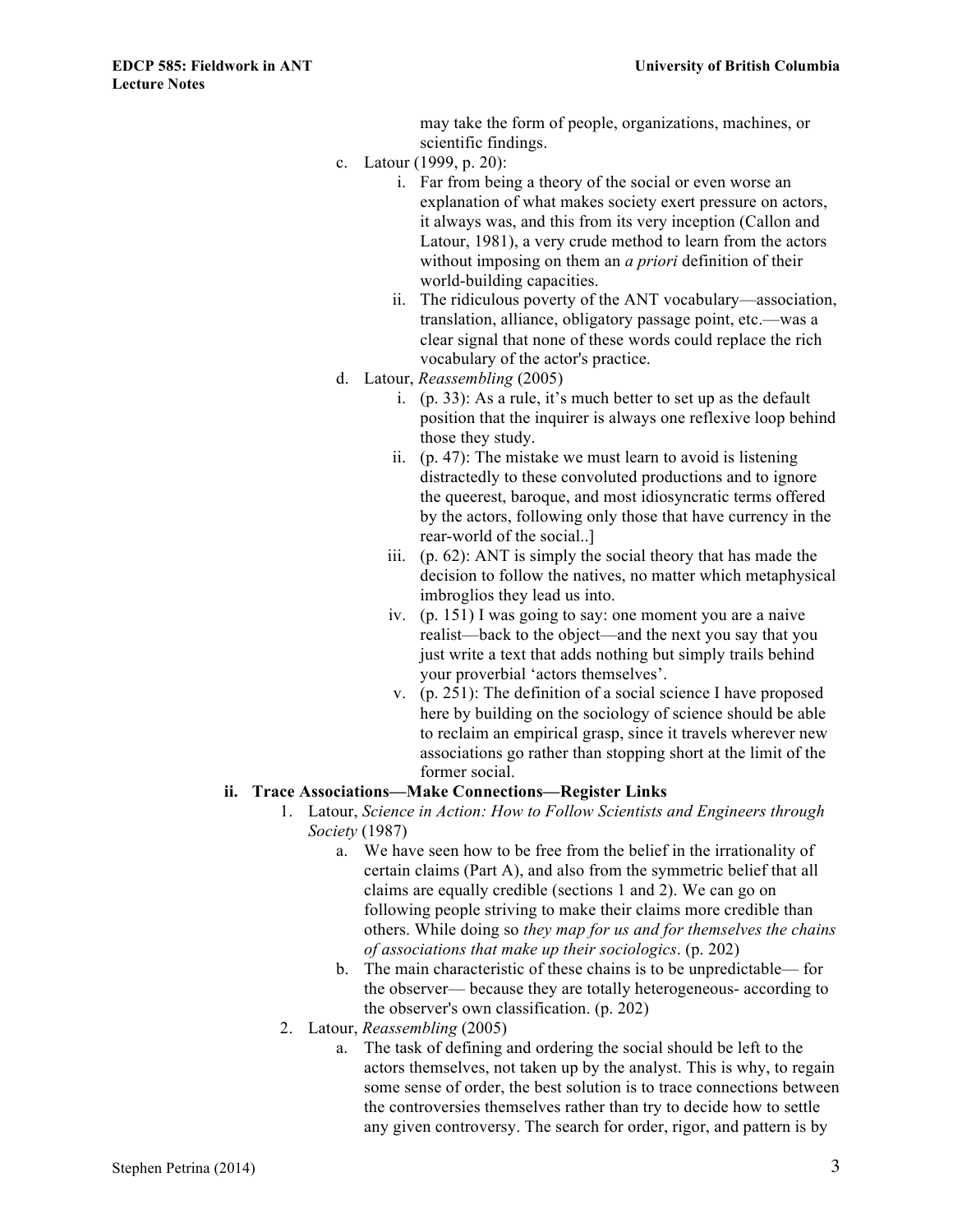no means abandoned. It is simply relocated one step further into abstraction so that actors are allowed to unfold their own differing cosmos, no matter how counter-intuitive they appear. (p. 23)

3. Latour, *Reassembling* (2005, p. 24): ANT claims that it is possible to trace more sturdy relations and discover more revealing patterns by finding a way to register the links between unstable and shifting frames of reference rather than by trying to keep one frame stable.

#### **4. Don't Fill It In**

- a. Latour, *Reassembling* (2005, p. 150): No trace left, thus no information, thus no description, then no talk. *Don't fill it in*.
- **5. Where to start?**
	- a. What is the central relationship within the controversy?
	- b. How is that relationship maintained?
	- c. Start with the relationship or association between two or three actors initially identified emergent as central.

#### **iii. Account for Translations—Account for Network Building**

- 1. Callon, "Some Elements of a Sociology of Translation" (1986):
	- a. The four moments of translation [Problematization, Interessement, Enrollment, Mobilization]… during which the identity of actors, the possibility of interaction, and the margins of manouevre are negotiated and delimited. (p. 203)
		- i. The problematization, or how to become indispensable (p. 203)
			- 1. The interdefinition of the actors
			- 2. The definition of obligatory passage points (OPP)
		- ii. The devices of interessement, or how the allies are locked into place (p. 207)
		- iii. How to define and coordinate the roles: Enrollment (p. 211)
		- iv. The mobilization of allies: Are the spokesmen representative? (p. 214)
	- b. To translate is to displace. (p. 223)
	- c. Translation is the process by which the social and natural worlds progressively take form.
	- d. The result is a situation in which certain entities control other actors. Understanding what sociologists generally call power relationships means describing the way in which actors are defined, associated, and simultaneously obliged to remain faithful to their alliances. The repertoire of translation is not only designed to give a symmetrical and tolerant description of a complex process which constantly mixes together a variety of social and natural entities. It also permits an explanation of how a few obtain the right to express and to represent the many silent actors of the social and natural worlds they have mobilized. (p. 224)
- 2. Note that these moments of translation are steps in **network building**; this sociology of translation helps researchers follow actors in their **world building** activities. These moments of translation help researchers account for how networks are built or established and stabilized or tested over time. Data collection and analysis must necessarily account for moments of association and translation yet this constitutes merely one step in the methodology of ANT.

#### **iv. Code the Data**

1. Develop the codebook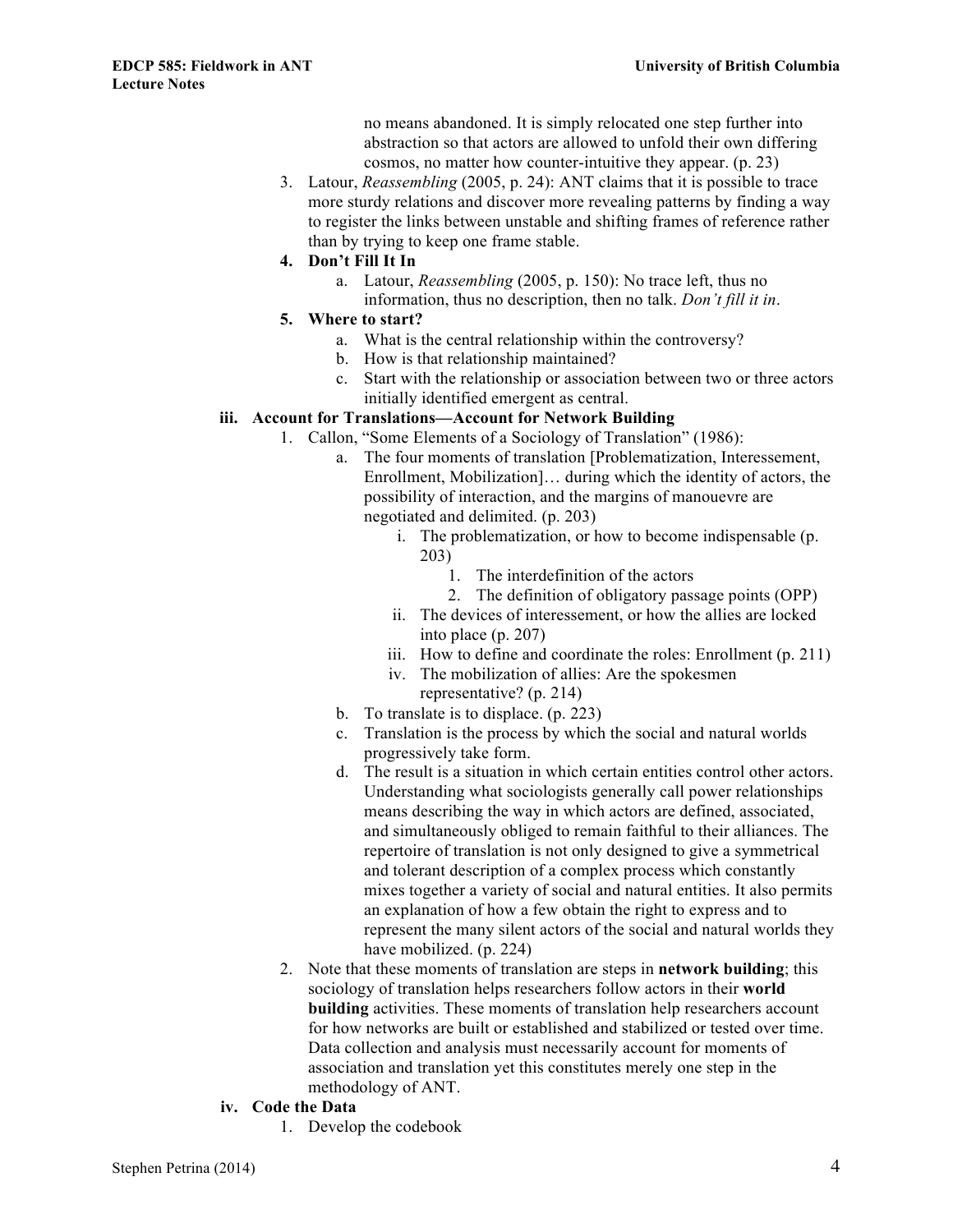- a. DeCuir-Gunby, Marshall & McColloch, "Developing and Using a Codebook for the Analysis of Interview Data" (2011, p. 138): A codebook is a set of codes, definitions, and examples used as a guide to help analyze interview data. Codebooks are essential to analyzing qualitative research because they provide a formalized operationalization of the codes.
	- i. See also e.g.,
		- 1. Gioia, Thomas, Clark & Chittipeddi, "Symbolism and Strategic Change in Academia" (1994).
		- 2. Rivas, "Coding and Analyzing Qualitative Data" (2004).
- b. A codebook necessarily includes a conversation or articulation among data, informant codes, and analytical, or ANT, codes.
	- i. What informant codes emerge from the data?
	- ii. What ANT codes are most important or germane?
		- **1. ANT provides a rough** *and* **refined working frame for coding. It provides a start list of analytical codes.**
		- 2. See e.g., See e.g., Codebook for "Muskrat Makes the Hat—Hat Makes the Mountie"
- c. Methodologists of Actor-Network Theory have said little to nothing about coding data. Similarly, those who adopted ANT methodologies have taken for granted the process of coding. This steps clarifies and informs the first four steps of ANT.
	- i. Types of Codes
		- 1. Informant codes
		- 2. Analytical codes
			- a. ANT codes
	- ii. QDA Techniques
		- 1. Collecting Data
		- 2. Coding Data
		- 3. Classifying Data
		- 4. Categorizing Data
	- iii. The DANA (Dynamic Actor-Network Analysis) project and workbench attempts to remedy this void of attention to QDA in ANT http://dana.actoranalysis.com
		- 1. The design of the workbench is largely determined by the underlying method of actor network analysis. This method (dynamic actor network analysis = DANA) leads the analyst to think in terms of actors who all have their own problem perception. By making these perceptions explicit in a qualitative, conceptual language and then perform different types of comparative analysis, the analyst sharpens her insight not only in the policy situation at hand, but also in her own reasoning (analyst as reflective practitioner). The representations of actor perceptions may also serve as (organizational) memory and as a basis for discussion amongst analysts and/or actors.
	- iv. Miles, "Qualitative Data as an Attractive Nuisance" (1979): Qualitative data tend to overload the researcher badly at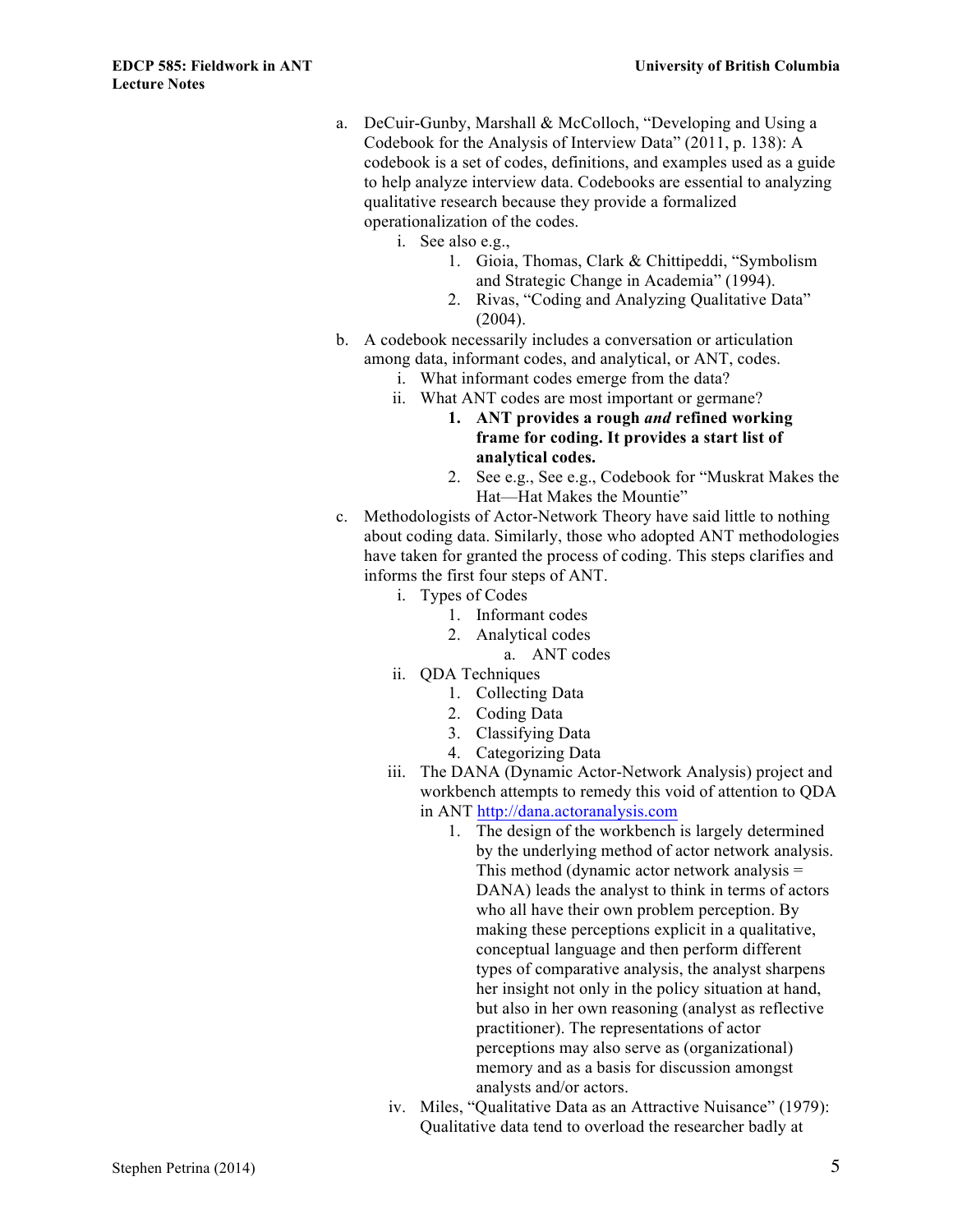almost every point: the sheer range of phenomena to be observed, the recorded volume of notes, the time required for write-up, coding, and analysis can all become overwhelming. But the most serious and central difficulty in the use of qualitative data is that methods of analysis are not well formulated. (p. 590)

- v. Beginning with Glaser and Strauss (1967), much has been written about developing "grounded theory," "being open to what the site has to tell us," and slowly evolving a coherent framework rather than "imposing" one from the start. But the need to develop grounded theory usually exists in tension with the need for clarity and focus; research projects that pretend to come to the study with no assumptions usually encounter much difficulty. We believed—and still do—that a rough working frame needs to be in place near the beginning of fieldwork. Of course it will change. (p. 591)
- d. Codes, Classifications & Categories
	- i. Miles & Huberman, *Qualitative Data Analysis* (1994, p. 56): Codes are "tags or labels for assigning units of meaning to the descriptive or inferential information compiled during a study."
	- ii. Basitt, "Manual or Electronic? The Role of Coding in Qualitative Data Analysis" (2013): Codes or categories are tags or labels for allocating units of meaning to the descriptive or inferential information compiled during a study. Codes usually are attached to chunks of varying-sized words, phrases, sentences or whole paragraphs, connected or unconnected to a specific setting. They can take the form of a straightforward category label or a more complex one, for example, a metaphor (Miles and Huberman, 1994). Seidel and Kelle (1995) view the role of coding as noticing relevant phenomena; collecting examples of those phenomena; and analysing those phenomena in order to find commonalities, differences, patterns and structures. (p. 144)
	- iii. Codes are links between locations in the data and sets of concepts or ideas, and they are in that sense heuristic devices, which enable the researcher to go beyond the data (Coffey and Atkinson, 1996). Two analytic procedures are basic to the coding process, though their nature changes with each type of coding. The first pertains to the making of comparisons, the other to the asking of questions. In fact, grounded theory is often referred to in the literature as 'the constant comparative method of analysis' (Glaser and Strauss, 1967). Category names can come from the pool of concepts that researchers already have from their disciplinary and professional reading, or borrowed from the technical literature, or are the words and phrases used by informants themselves (Strauss and Corbin, 1990). (p. 144)
	- iv. Miles and Huberman (1994) point to two methods of creating codes. The first one is used by an inductive researcher who may not want to pre-code any datum until s/he has collected it, seen how it functions or nests in its